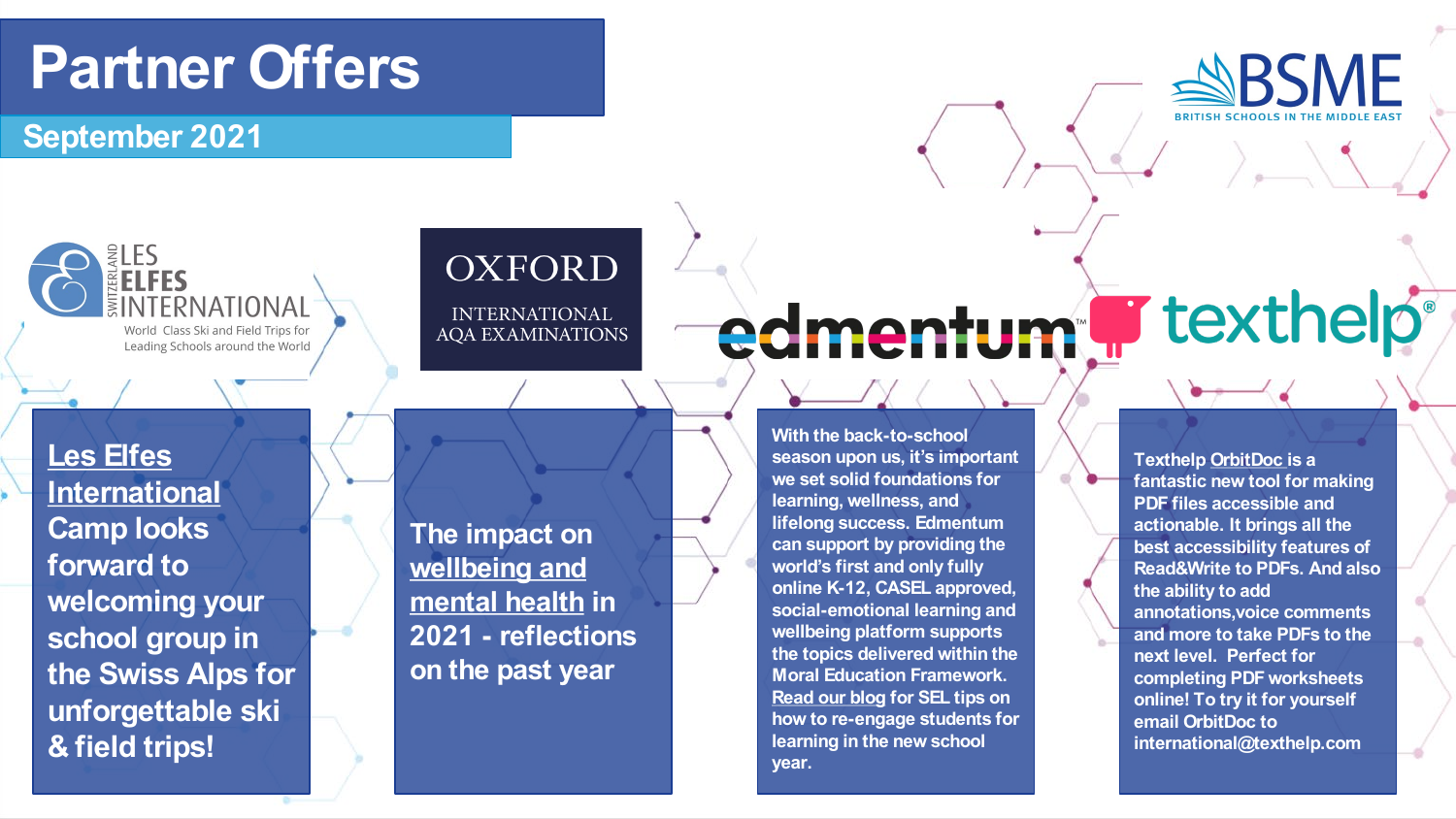#### **September 2021**



[Join this free](https://www.schoolmarketingday.com/workshops)  workshop to hear the latest in web design, marketing strategy, community engagement, and parent communications.

YOUR PARTNER IN PROPERTY

we have one structure to the state of the the education sector in Asia we help them purchase UK property as a tool to build income now, or as a pension income for the future. We can help with anything relating to UK property from mortgages, to tax and building or starting a portfolio for example with a focus on education and research. Showing you how you can do it for yourself! Check out our [YouTube](https://www.youtube.com/channel/UCdYOypGsybw24FqAUioXfwQ) for

content.



We can help you find diverse and fantastic [teachers. Search](https://www.searchassociates.com) Associates has over 30 years' successful experience of working with schools across the world. Alison and Bill Turner are exinternational school Principals so know well how to support you.

**n2r** education

**SBSME** 

**Teacher** recruitment, app / online EAP & IELTS courses for your students, all from m2r Education in the UK! [Contact us](http://www.m2rglobal.com) now if we can help.